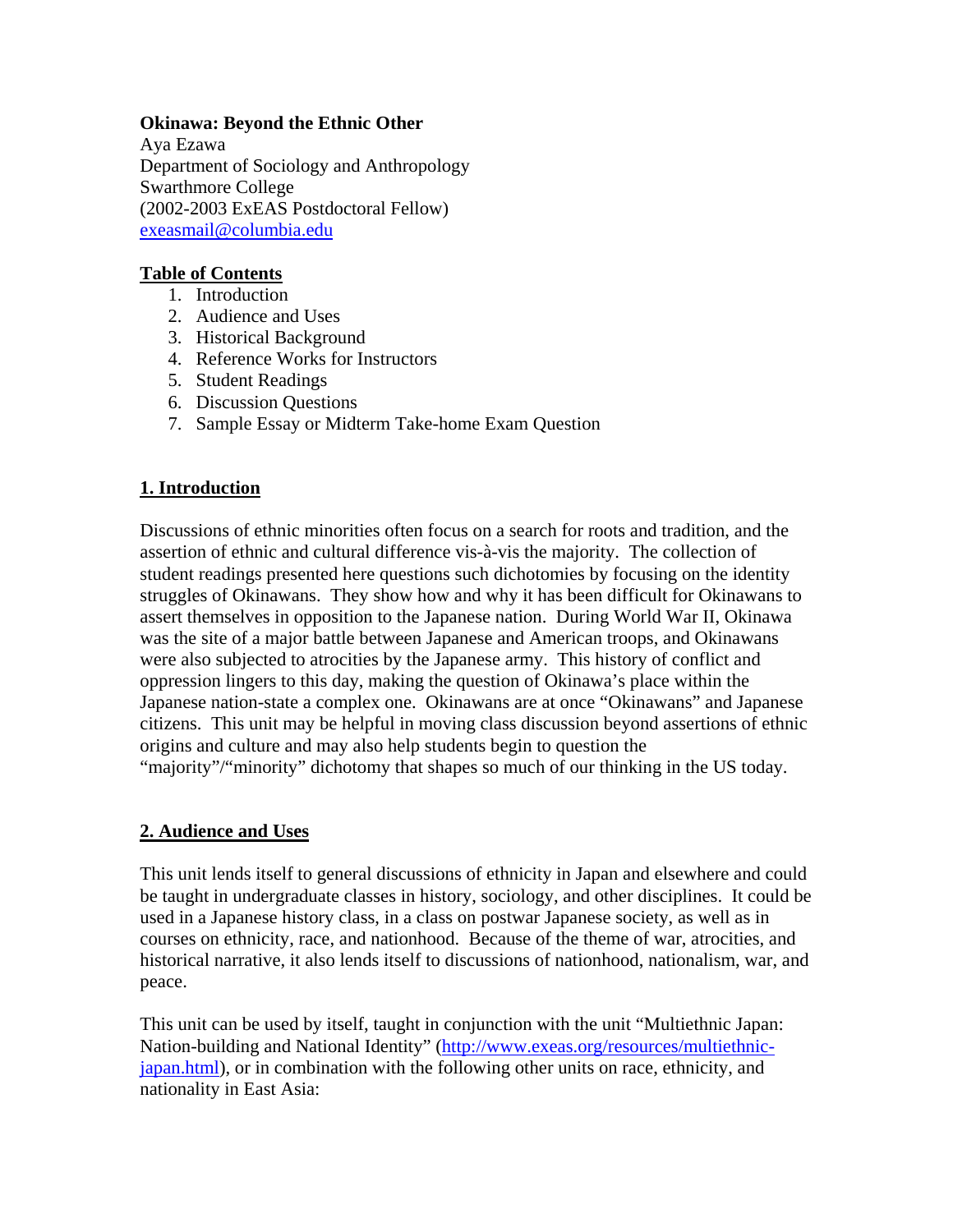- Nationalisms in East Asia (http://www.exeas.org/resources/nationalisms.html)
- Race and Ethnicity in Asian America (http://www.exeas.org/resources/raceethnicity.html)
- Race, Ethnicity, and National Identity: America, Korea, and Biracial Koreans (http://www.exeas.org/resources/korean-race-ethnicity.html)
- Nationality, Nationalisms, and Identity in Contemporary China
- Race, Ethnicity, and National Identity in Contemporary China: Redefining "Chineseness" (forthcoming on the ExEAS website)
- "Chinese" Perspectives on Identity Before the Nation (http://www.exeas.org/resources/chinese-perspectives.html)

For summary information on each of these units, see "Not Color Blind: Race, Ethnicity, and Nationality in East Asia" (http://www.exeas.org/resources/race-ethnicity-intro.html.)

# **3. Historical Background**

The Okinawan archipelago is a site of a contested history and ambivalent identities. Before its annexation to Japan by the Meiji state in 1879, Okinawa was known as the Ryûkyû Kingdom, an independent entity with a distinctive culture, dialect, and history. In 1945, Okinawa was the site of the Battle of Okinawa, during which more than one fourth of the population was killed. After the war, Okinawa was occupied by the US much longer than the Japanese mainland. Okinawa's reversion to Japan in 1972 however did not bring smooth integration. Living standards in Okinawa remain low, and Okinawans continue to face discrimination on the mainland. Home to 75% of US bases in Japan, Okinawa today continues to have a problematic relationship with both Japan and the US.

# **4. Reference Works for Instructors**

\*\*\* Most important

\*\* Recommended

\*\*\*Taira, Koji. 1997. "Troubled national identity: Ryukyuans/Okinawans." Pp. 140-177 in *Japan's Minorities*, edited by Michael Weiner. London: Routledge.

Useful background and introduction to Okinawa for instructors or students.

\*\* *Kodansha Encyclopedia of Japan*. Tokyo: Kodansha Ltd., 1983. [Available online through subscription: www.ency-japan.com]

See the article on "Okinawa."

\*\*Refsing, Kirsten. 2003. "In Japan but not of Japan." Pp. 48-64 in *Ethnicity in Asia*, edited by Colin Mackerras. London: RoutledgeCurzon.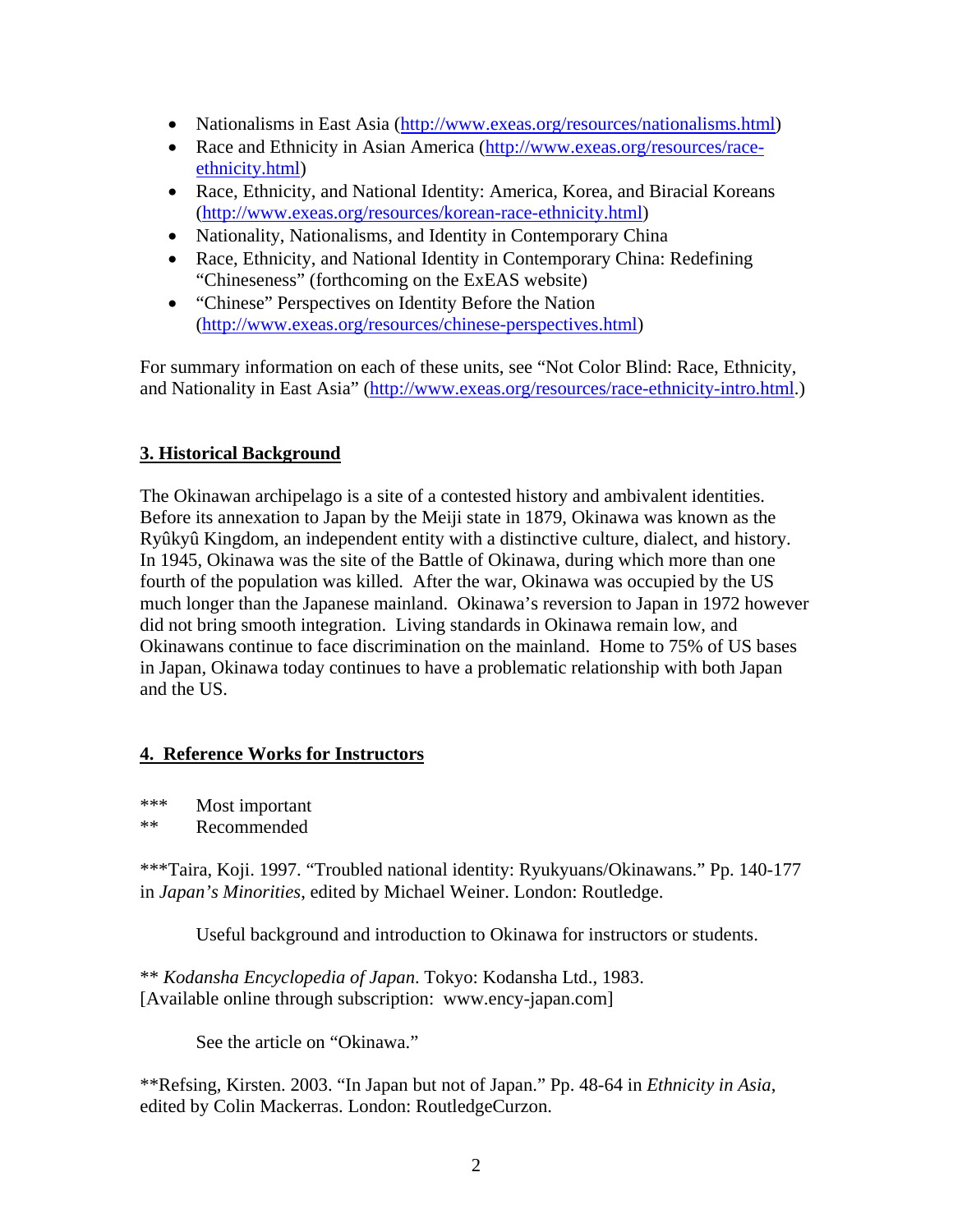Good outline of the major minority groups and the logic of exclusion in contemporary Japan.

### **5. Student Readings**

This unit can be taught in one three-hour meeting or in two class sessions over the course of one week. If you divide the readings into two sessions, the first could introduce Okinawa (using Hein and Selden's introduction or Taira's article) and the second could discuss Allen and Figal or only Figal. If you prefer to assign a smaller amount of reading per session, select readings according to the star\* system:

- \*\*\* Most important
- \*\* Recommended
- \* Optional

\*\*\*Laura Hein and Mark Selden. 2003. "Culture, Power, and Identity in Contemporary Okinawa." Pp. 1-35 in *Islands of Discontent: Okinawan Responses to Japanese and American Power*, edited by Laura Hein and Mark Selden. Lanham: Rowman and Littlefield.

A very useful introduction, which lays out the history and complexity of Okinawan identity.

\*\*\*Matthew Allen. 2003. "Wolves at the Back Door: Remembering the Kumejima Massacres." Pp. 39-64 in *Islands of Discontent: Okinawan Responses to Japanese and American Power*, edited by Laura Hein and Mark Selden. Lanham: Rowman and Littlefield.

Discusses an oral history project where elderly Okinawans provide personal accounts of the Battle of Okinawa and its aftermath to elementary school children. In a careful analysis, the author shows how these narratives challenge the official Japanese account of history, while at the same time avoiding an outright criticism of Japan itself. It highlights how Okinawans died not simply because of war, but also because they were Okinawans, despite their attempts to be loyal Japanese subjects. The narratives thereby question the relationship between Okinawa and Japan based on this local history.

\*\*\*Gerald Figal. 2003. "Waging Peace on Okinawa." Pp. 65-98 in *Islands of Discontent: Okinawan Responses to Japanese and American Power*, edited by Laura Hein and Mark Selden. Lanham: Rowman and Littlefield.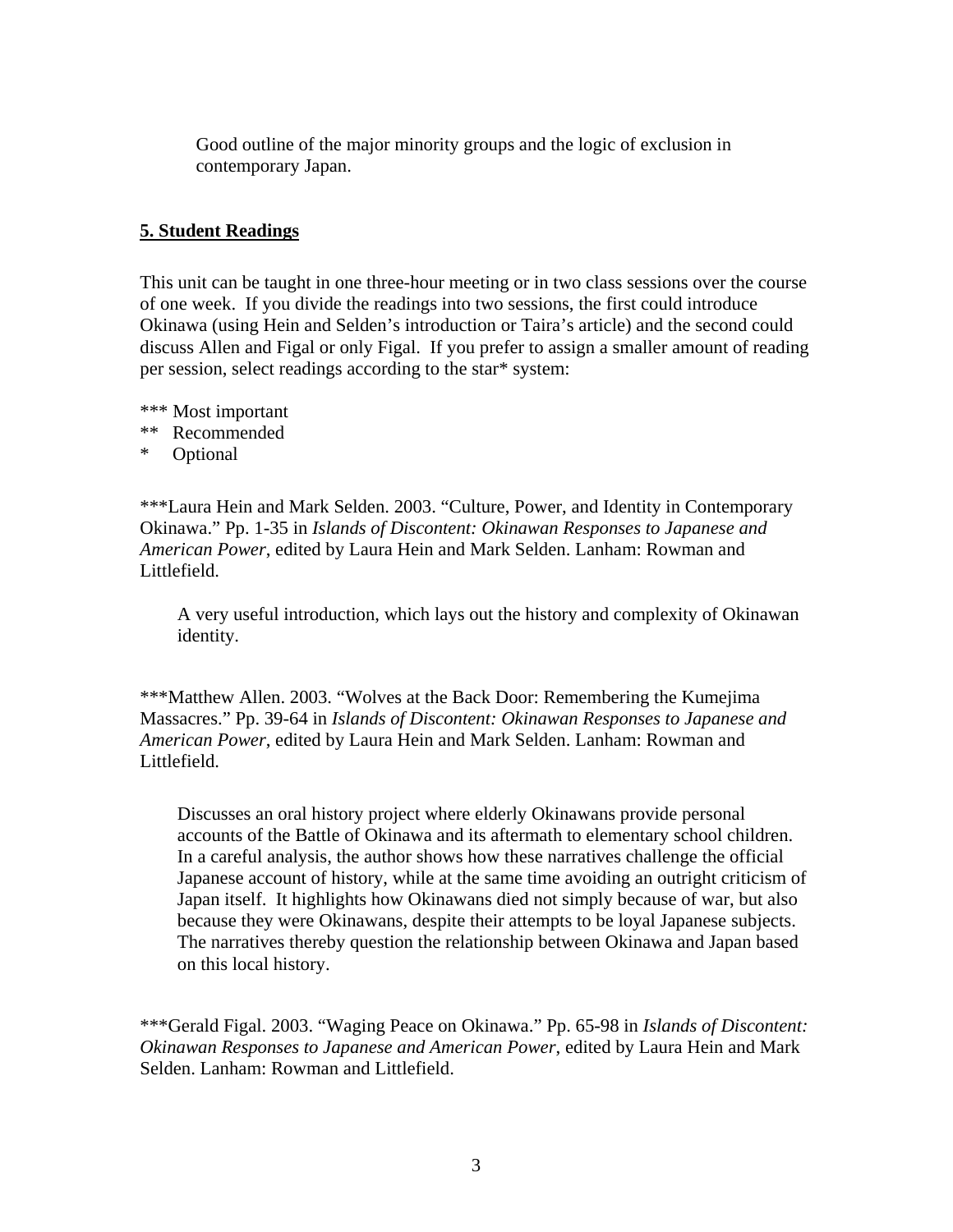This essay describes attempts to come to terms with the experience of World War II and the Battle of Okinawa, in the form of monuments and tours. Figal describes a cottage industry of competing representations of war from monuments and memorials to peace tours to battle site tours for veterans from all sides. He also shows how Okinawa is situated uneasily between the different sides and highlights attempts of constructing an Okinawan identity which is transnational, transethnic, and transhistorical. Figal illustrates the difficulties in articulating an independent Okinawan identity outside of its history of colonization by Japan, and instead takes Okinawa's complex history as a cornerstone for building an identity which does not need to rely on traditional culture or the nation, but rather supports transnational values of peace that can stand above the nation-state and the dichotomies of "us" and "them."

*\*\**Taira, Koji. 1997. "Troubled national identity: Ryukyuans/Okinawans." Pp. 140-177 in *Japan's Minorities*, edited by M. Weiner. London: Routledge.

Provides a simple introduction to the general history of Okinawa and its relationship to Japan.

Hein and Selden's collection also includes the following interesting chapters on popular culture and identity, which could be taught in a third session.

\*James Roberson, "Uchina Pop: Place and Identity in Contemporary Okinawan Popular Music." Pp.192-227 in *Islands of Discontent: Okinawan Responses to Japanese and American Power*, edited by Laura Hein and Mark Selden. Lanham: Rowman and Littlefield.

\*Aaron Gerow, "From National Gaze to Multiple Gazes: Representations of Okinawa in Recent Japanese Cinema." Pp. 273-307 in *Islands of Discontent: Okinawan Responses to Japanese and American Power*, edited by Laura Hein and Mark Selden. Lanham: Rowman and Littlefield.

# **6. Discussion Questions**

- What are some of the conflicting elements of Okinawan identity according to Hein and Selden? How are Okinawans situated between Japan and the US?
- The articles by Allen and Figal try to reconstruct Okinawa's historical relationship to Japan through oral history and peace projects. What was Okinawa's relationship to Japan during the war, and how is it reconstructed or renegotiated through the "living history program"? What are some of the